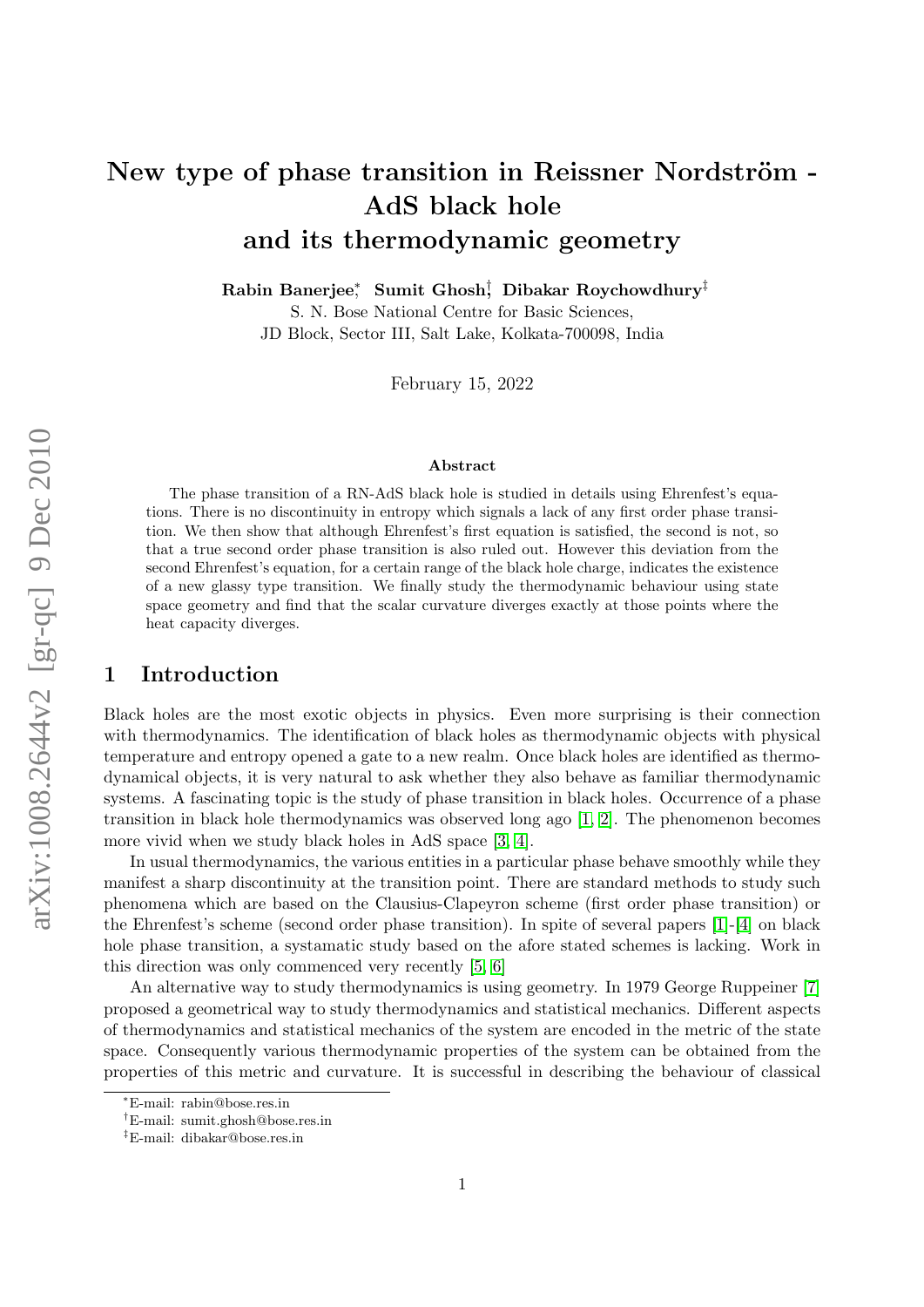systems [\[7,](#page-11-6) [8\]](#page-11-7) and recently it has been found to play an important role in explaining black hole thermodynamics [\[6\]](#page-11-5),[\[9\]](#page-11-8)-[\[16\]](#page-11-9).

In this paper we have made a systematic study of the phase transition in RN-AdS black holes using Ehrenfest's scheme. We find a couple of points, dictated by the charge of the black hole, where the heat capacity diverges thereby indicating the presence of a phase transition. Absence of any discontinuity in entropy-temperature relationship eliminates the presence of any first order transition. We then perform a detailed analysis of the two Ehrenfest's equations using both analytical and graphical techniques. While the first Ehrenfest's equation is satisfied the second one is violated. Consequently this rules out a conventional second order phase transition. The deviation from the second Ehrenfest's relation is quantified by calculating the Prigogine-Defay (PD) ratio [\[17\]](#page-12-0). Interestingly we find that this ratio, for a certain range of the black hole charge, lies within the bound conforming to a glassy phase transition [\[18,](#page-12-1) [19,](#page-12-2) [20\]](#page-12-3).

The next part of our paper consists in analysing the above issues using the state space geometry. This approach was used earlier [\[10\]](#page-11-10)-[\[16\]](#page-11-9) in the context of black holes. Specifically, a divergence in the curvature scalar was associated with the presence of a phase transition. However the particular nature of the phase transition could not be identified. We have succeeded here. Also, as will be elaborated further this is neither a first nor a second order transition. It is a smeared second order transition called glassy phase transition. We find the curvature scalar diverges precisely at the same points where the heat capacity also diverges. We also observe that the expression for the curvature scalar suggests the existence of other poles where the curvature blows up but the heat capacity does not. We successfully show that the divergence of the curvature scalar at these points is physically disallowed by the nonextremality condition.

The organisation of the paper is as follows. Section 2 deals with the thermodynamics of RN-AdS black hole. In section 3 we have analysed the nature of the phase transition using Ehrenfest's scheme. In section 4 we have studied the thermodynamics using state space geometry. Section 5 contains a discussion of our results. There are three appendices where certain technical details have been given.

### 2 Thermodynamics of Reissner-Nordström black hole in AdS space

Reissner-Nordström black holes are charecterised by their mass  $(M)$  and charge  $(Q)$ . The solution of RN-AdS black hole with a negative cosmological constant  $(\Lambda = -3/l^2)$  is defined by the line element,

$$
ds^{2} = \chi dt^{2} - \chi^{-1} dr^{2} - r^{2} \left( d\theta^{2} + \sin^{2} \theta d\phi^{2} \right)
$$
 (1)

where

$$
\chi = 1 - \frac{2M}{r} + \frac{Q^2}{r^2} + \frac{r^2}{l^2} \tag{2}
$$

The asymptotic form of this line element is AdS. The outer horizon is defined by  $\chi(r_{+}) = 0$  which leads to the following expression for the mass of the black hole,

<span id="page-1-0"></span>
$$
2M = r_{+} + \frac{r_{+}^{3}}{l^{2}} + \frac{Q^{2}}{r_{+}}
$$
\n(3)

Using the semiclassical result for entropy , i.e.

$$
S = \pi r_+^2 \tag{4}
$$

the expression for the black hole mass [\(3\)](#page-1-0) becomes

<span id="page-1-1"></span>
$$
2M = \sqrt{\frac{S}{\pi}} + Q^2 \sqrt{\frac{\pi}{S}} + \frac{1}{l^2} \left(\frac{S}{\pi}\right)^{\frac{3}{2}}
$$
(5)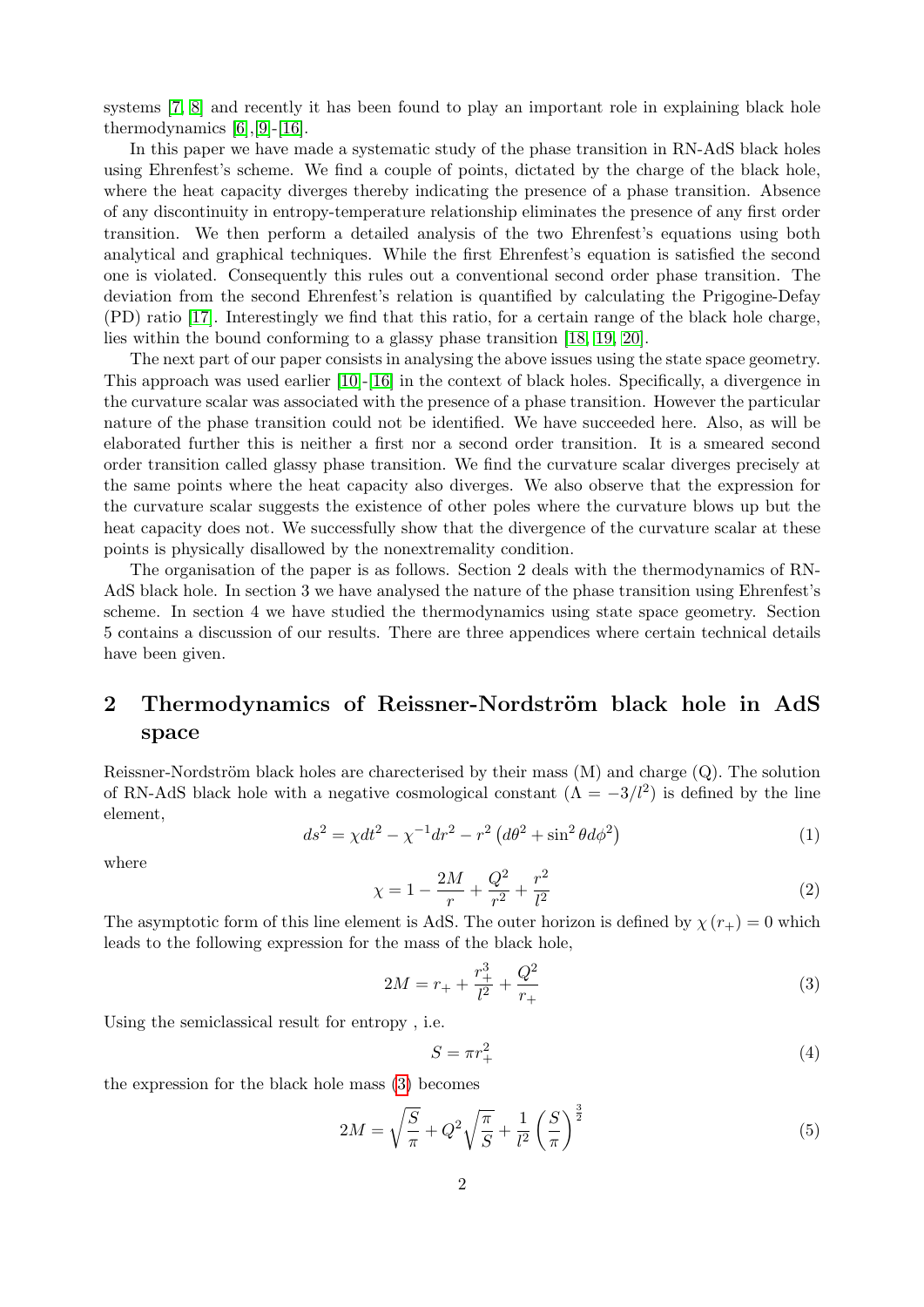It is now possible to determine the other thermodynamic entities using the basic thermodynamic relations

$$
\delta M = T \delta S + \Phi \delta Q \tag{6}
$$

These are defined as

<span id="page-2-0"></span>
$$
T = \left(\frac{\partial M}{\partial S}\right)_Q = \frac{1}{4\pi^{3/2} S^{3/2}} \left(-\pi^2 Q^2 + \pi S + 3S^2/l^2\right)
$$
  
\n
$$
\Phi = \left(\frac{\partial M}{\partial Q}\right)_S = Q \sqrt{\frac{\pi}{S}}
$$
  
\n
$$
C_{\Phi} = T \left(\frac{\partial S}{\partial T}\right)_{\Phi} = 2S \frac{-Q^2 \pi^2 + \pi S + 3S^2/l^2}{Q^2 \pi^2 - \pi S + 3S^2/l^2}
$$
\n(7)

where  $\Phi$  is the potential difference between the horizon and infinity, T is the Hawking temperature, S is the entropy and  $C_{\Phi}$  is the heat capacity at constant potential of the black hole.

For the convenience of further calculation we will scale the variables M,S,Q,T and  $C_{\Phi}$  using the characteristic length  $l$ . We introduce a new set of variables defined as,

$$
m = \frac{M}{l} \qquad q = \frac{Q}{l} \qquad s = \frac{S}{l^2} \qquad t = Tl \qquad c_{\Phi} = \frac{C_{\Phi}}{l^2} \tag{8}
$$

and we will call these new variables as the mass  $(m)$ , charge  $(q)$ , entropy  $(s)$  temperature  $(t)$  and heat capacity  $(c_{\Phi})$  of the black hole.

In terms of these new variables [\(5\)](#page-1-1) and [\(7\)](#page-2-0) take the forms,

$$
2m = \sqrt{\frac{s}{\pi}} + q^2 \sqrt{\frac{\pi}{s}} + \left(\frac{s}{\pi}\right)^{\frac{3}{2}}
$$
(9)

<span id="page-2-1"></span>
$$
t = \frac{1}{4\pi^{3/2}s^{3/2}} \left( -\pi^2 q^2 + \pi s + 3s^2 \right) \tag{10}
$$

$$
\Phi = q \sqrt{\frac{\pi}{s}} \tag{11}
$$

$$
c_{\Phi} = 2s \frac{-q^2 \pi^2 + \pi s + 3s^2}{q^2 \pi^2 - \pi s + 3s^2}
$$
\n(12)

Before we proceed further, let us first put the analogy between the variables corresponding to RN-AdS black holes and fluid systems (that is encountered in standard thermodynamics )in a tabular form:

<span id="page-2-4"></span>Table 1: Analogy between black hole parameters and standard thermodynamic variables

| RN-Ads Black holes  | pure fluids       |
|---------------------|-------------------|
| mass (m)            | Energy $(E)$      |
| Temperature (t)     | Temperature $(T)$ |
| Entropy(s)          | Entropy(S)        |
| Potential $(-\Phi)$ | Pressure(P)       |
| Charge $(q)$        | Volume $(V)$      |

Now from [\(10\)](#page-2-1) we observe that for nonextremality (which here implies  $t > 0$ ), we have

<span id="page-2-2"></span>
$$
\left(-\pi^2 q^2 + \pi s + 3s^2\right) > 0 \Rightarrow s > \frac{\pi}{6} \left(\sqrt{1 + 12q^2} - 1\right) \tag{13}
$$

The critical points (points of phase transition) can be ontained by finding the roots of the denominator of the heat capacity and are given by

<span id="page-2-3"></span>
$$
s_{\pm} = \frac{\pi}{6} \left( 1 \pm \sqrt{1 - 12q^2} \right) \tag{14}
$$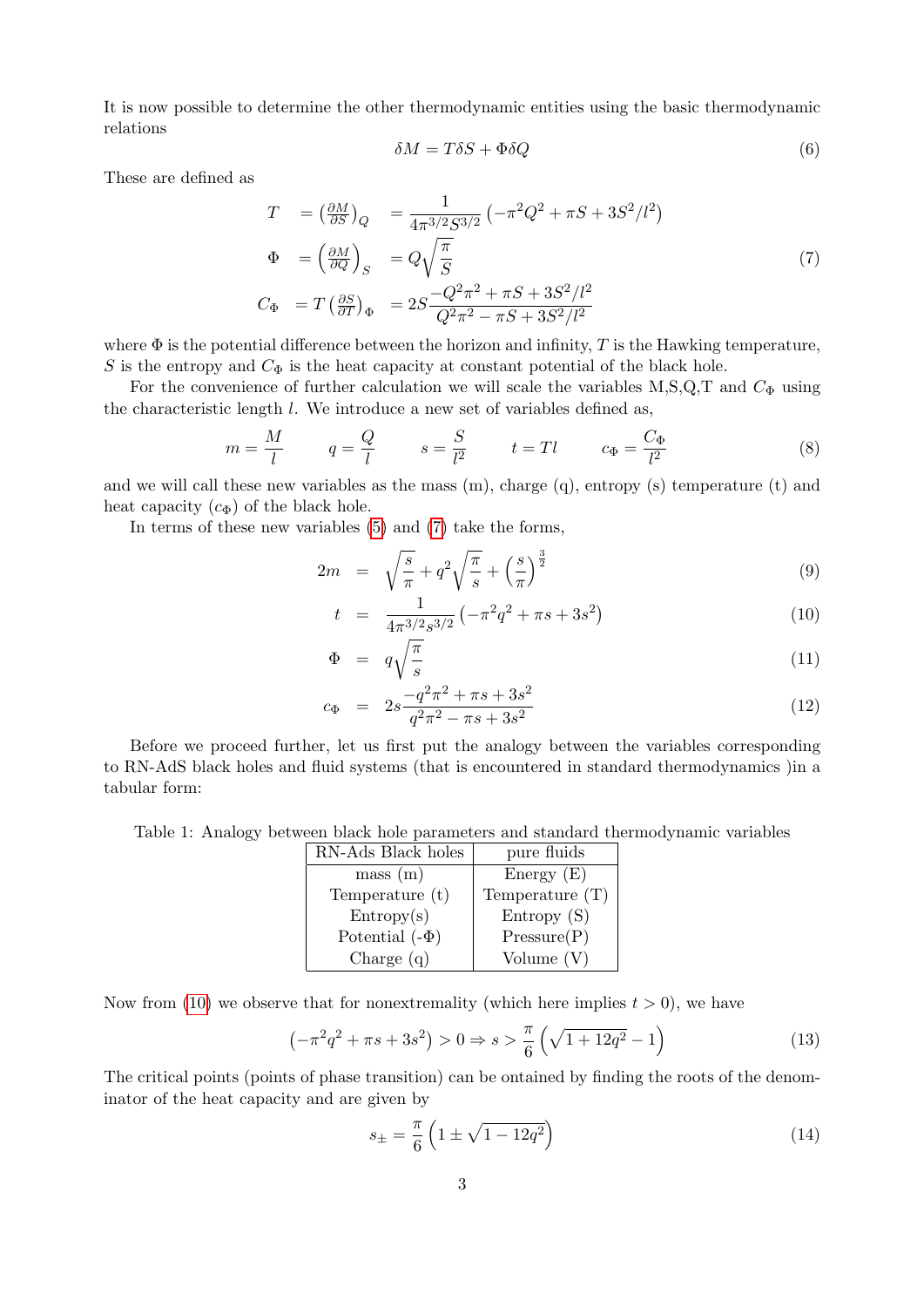For these roots to be a real quantity we must have  $q \leq \frac{1}{2}$  $\frac{1}{2\sqrt{3}}$ . We will denote the limiting value as the critical charge,

<span id="page-3-1"></span>
$$
q_{cri} = \frac{1}{2\sqrt{3}} = 0.289\tag{15}
$$

One can easily show that for  $q < q_{cri}$  both  $s_{\pm}$  satisfy the nonextremality condition [\(13\)](#page-2-2).

### 3 Analysis of phase transition using Ehrenfest's equations

Phase transition is one of the most interesting phenomena of a thermodynamic system. When we identify black holes as thermodynamic objects it is very natural to investigate whether they also undergo any kind of phase transition or not. A phase transition is denoted by a discontinuity of a state space variable, specially heat capacity. Expression [\(12\)](#page-2-1) reveals that the heat capacity has poles given by [\(14\)](#page-2-3). In the physical domain  $q < q_{cri}$  those poles are real. A phase transition is therefore expected on these general grounds.



<span id="page-3-0"></span>Figure 1: variation of heat capacity  $(c_{\Phi})$  with entropy  $(s)$  for  $q = 0.15$ 

We will now study this phase transition using the approach of [\[5,](#page-11-4) [6\]](#page-11-5). The plot of heat capacity  $(c_{\phi})$  against entropy (s) clearly illuminates a smeared discontinuity in  $c_{\Phi}$  (fig.[1\)](#page-3-0) which strongly indicates the onset of a phase transition. We will discuss this graph elaborately later on. For the present having indicated the possibility of a phase transition it is essential to study its nature- first order or second order. To see this let us first focus on the entropy temperature relationship  $(f \, i \, g. 2)$  $(f \, i \, g. 2)$ . It is clear from the graph that there is no discontinuity, so that a first order transition is ruled out.

Next let us check whether it is a second order transition or not. This is done by adopting Ehrenfest's scheme [\[20,](#page-12-3) [21\]](#page-12-4). Before proceeding further we present a general discussion based on  $fig.1.$  $fig.1.$  The smeared discontinuity here is different from the true discontinuity that occurs in continuous phase transitions of classical type. Such transitions occur in standard fluid systems and are studied by using Ehrenfest's scheme. In the present context we thus have two options: either to abandon this scheme or to take the Ehrenfest's scheme as an approximation by a suitable interpretation. We adopt the second option. In considering Ehrenfest's scheme as an approximation we recall that something similar also occurs in glass where the discontinuities are smeared [\[20\]](#page-12-3). In applying Ehrenfest's scheme we face two problems: first, the discontinuities are smeared and secondly,  $c_{\Phi}$  attains infinite values along the phase transition line. Both these issues are evaded by looking at those points on the curve which have (i) vanishingly small slope and (ii) are close to the critical point. This is similar in spirit to what is done for glassy phase transitions [\[20\]](#page-12-3). The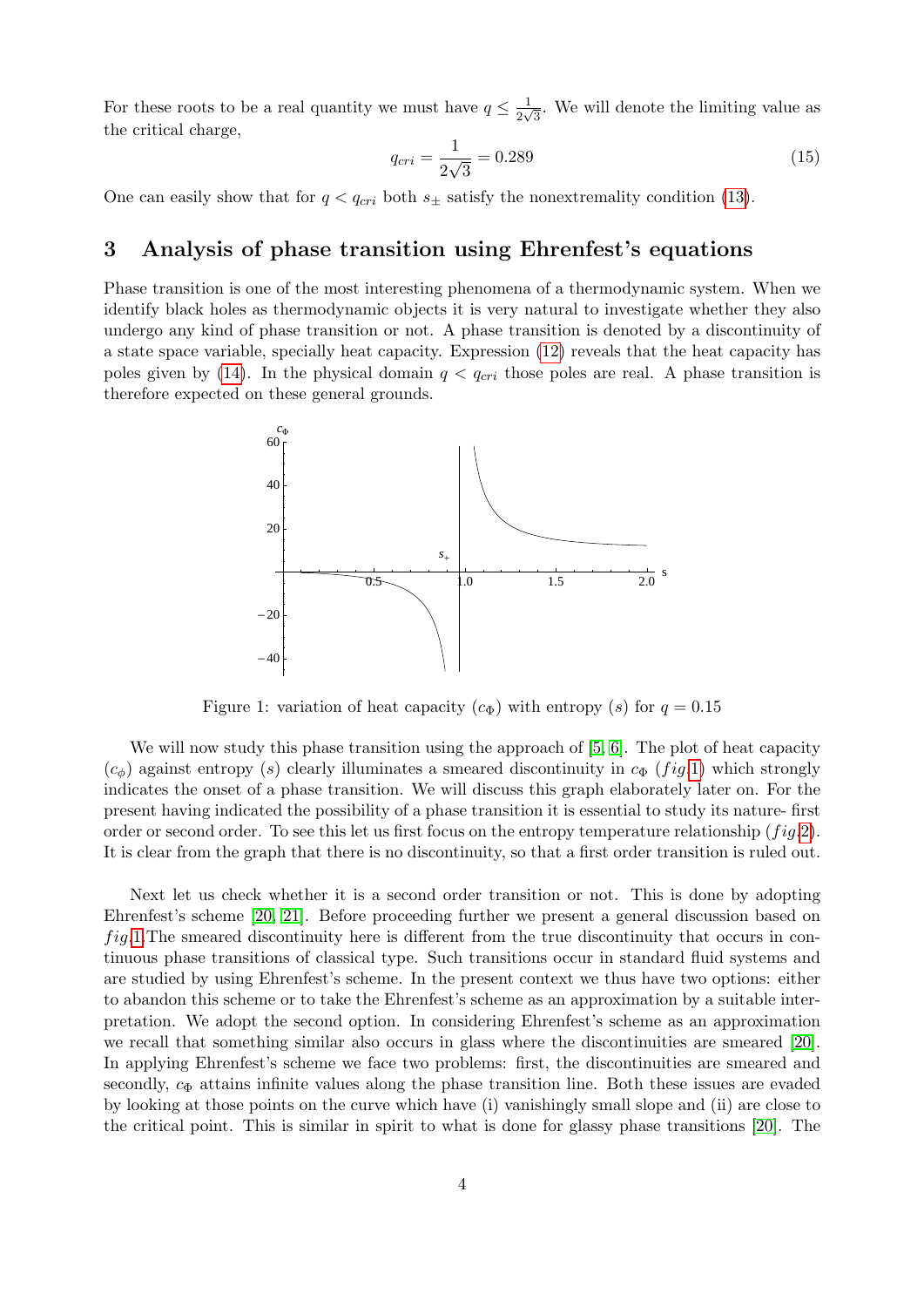only difference is that for the glassy case, contrary to the present situation,  $C_P$  is always finite [\[18\]](#page-12-1). However since the divergence for  $c_{\Phi}$  occurs in the smeared region which is anyway avoided (like in the case of glassy transitions[\[20\]](#page-12-3)), we feel that it should be inconsequential to our analysis.



<span id="page-4-0"></span>Figure 2: Variation of temperature, with entropy for different values of q; black (0.05), blue (0.10), red (0.15), green (0.20), purple (0.25)

The first and second Ehrenfest's equations for RN-AdS black holes are

$$
-\left(\frac{\partial \Phi}{\partial t}\right)_s = \frac{1}{tq} \frac{c_{\Phi_2} - c_{\Phi_1}}{\beta_2 - \beta_1} \tag{16}
$$

<span id="page-4-1"></span>
$$
-\left(\frac{\partial \Phi}{\partial t}\right)_q = \frac{\beta_2 - \beta_1}{\kappa_2 - \kappa_1} \tag{17}
$$

The subscript 1 and 2 represent phase 1 and 2 respectively. The new variables  $\beta$  and  $\kappa$  correspond volume expansivity and isothermal compressibility in statistical thermodynamics. They are given by (see Appendix A)

<span id="page-4-3"></span>
$$
\beta = \frac{1}{q} \left( \frac{\partial q}{\partial t} \right)_{\Phi} = \frac{4\pi^{3/2} s^{3/2}}{\pi^2 q^2 - \pi s + 3s^2} \n\kappa = -\frac{1}{q} \left( \frac{\partial q}{\partial \Phi} \right)_t = \frac{\sqrt{s}}{q \sqrt{\pi}} \frac{3\pi^2 q^2 - \pi s + 3s^2}{\pi^2 q^2 - \pi s + 3s^2}
$$
\n(18)

With the help of [\(10,11\)](#page-2-1) and simple laws of differential calculas one can easily obtain the following expressions after a little mathematical manipulation (see Appendix B).

$$
\left(\frac{\partial \Phi}{\partial t}\right)_s = -\frac{2s}{q} \tag{19}
$$

<span id="page-4-2"></span>
$$
\left(\frac{\partial \Phi}{\partial t}\right)_q = -\frac{4\pi^2 qs}{3\pi^2 q^2 - \pi s + 3s^2} \tag{20}
$$

These expressions correspond to the LHS of the first and second Ehrenfest's equations [\(16,17\)](#page-4-1). It is now simple to show that the LHS of both  $(19,20)$ , evaluated at  $s_{+}$ , are identical (see Appendix C), i.e.

<span id="page-4-4"></span>
$$
\left[ \left( \frac{\partial \Phi}{\partial t} \right)_q \right]_{s_+} = -\frac{4\pi^2 q s_+}{3\pi^2 q^2 - \pi s_+ + 3s_+^2} = -\frac{2s_+}{q} = \left( \frac{\partial \Phi}{\partial t} \right)_{s_+} \tag{21}
$$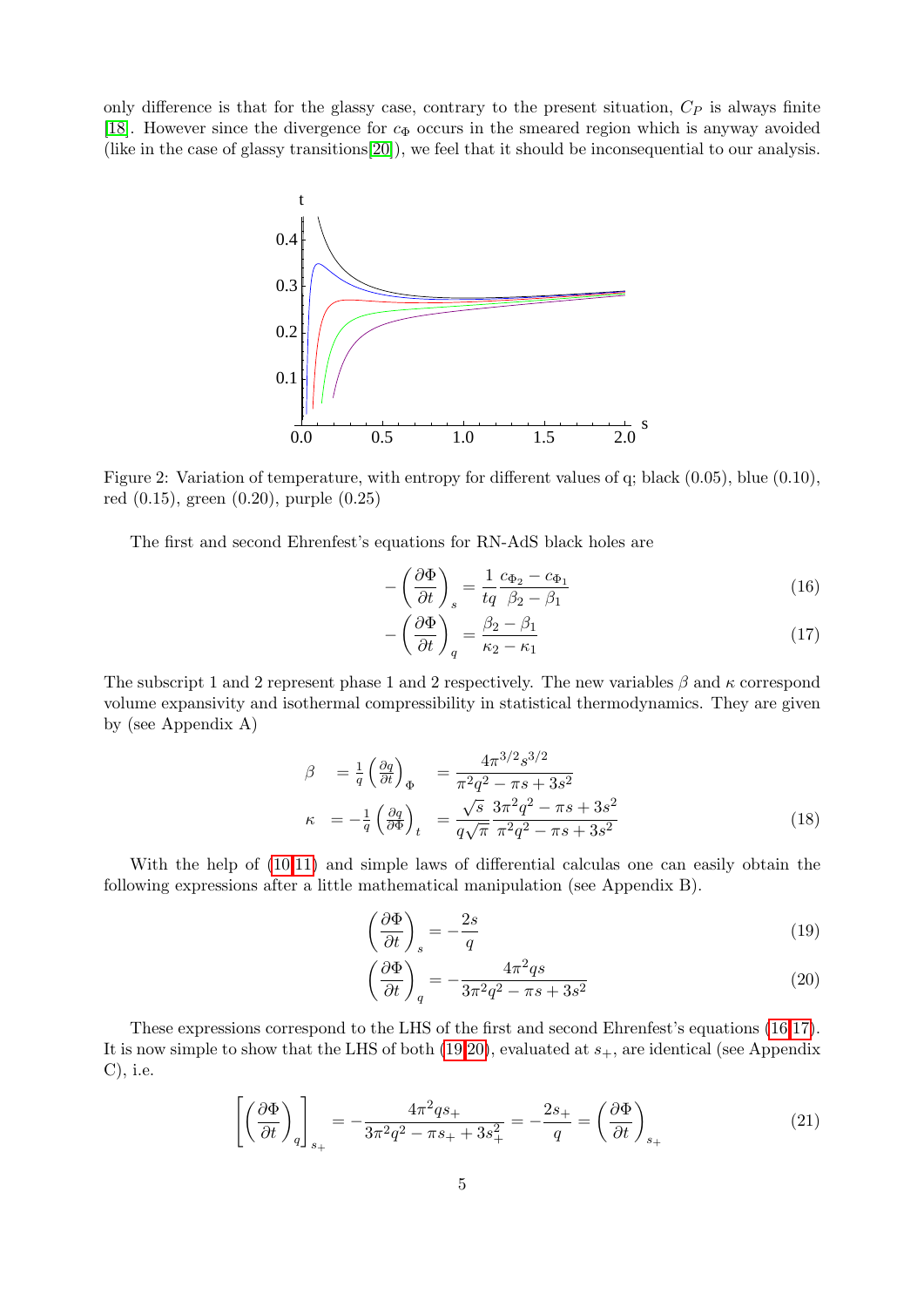

Figure 3: Variation of (a) temperature, (b) heat capacity at constant potential, (c)volume expansivity and (d) isothermal compressibility with entropy for  $q = 0.15$ 

Similarly one can obtain the RHS also in terms of  $q$  and  $s$ . The RHS of Ehrenfest's equations contain entities with subscripts 1 and 2. To verify Ehrenfest's equations we take points as just described above. Furthermore, to check the robustness of the scheme we take, for each graph corresponding to a particular value of the charge q (within the specified range  $(0 < q < q_{cri}, q_{cri} =$ 0.289,  $see(15)$  $see(15)$  three sets or pair of points on the phase transition curve, which satisfy the two criteria of vanishingly small slope and closeness to the critical point. It is reassuring to note that almost identical results are obtained for these distinct sets of points as elaborated below.

Let us now consider the first Ehrenfest's equation [\(16\)](#page-4-1). The results are tabulated below in table[\(2a\)](#page-2-4), table[\(2b\)](#page-5-0) and table[\(2c\)](#page-6-0) corresponding to the three pairs of points on the phase transition curve. Moreover, five distinct values of q within the physical range  $(0 < q < q_{cri}, q_{cri} =$  $(0.289, \, see(15))$  $(0.289, \, see(15))$  $(0.289, \, see(15))$  are chosen. Our results show that there is reasonably good agreement between

<span id="page-5-0"></span>Table 2a: First Ehrenfest's equation

| $100010$ = 0.000 $1000$ $10000$ $10000$ $10000$ |             |        |                           |                          |                                   |            |
|-------------------------------------------------|-------------|--------|---------------------------|--------------------------|-----------------------------------|------------|
| $\alpha$                                        | $s_{+}(14)$ | t(10)  | $(c_{\Phi_2}-c_{\Phi_1})$ | $(\beta_2-\beta_1)$      | LHS $\left(\frac{2s_+}{a}\right)$ | <b>RHS</b> |
| 0.05                                            | 1.0393      | 0.2746 | $(12.7204 - (-0.1120))$   | $(18.1917 - (-4.1191))$  | 41.5714                           | 41.8880    |
| 0.10                                            | 1.0148      | 0.2714 | $(12.5076 - (-0.1295))$   | $(17.6391 - (-4.8635))$  | 20.2956                           | 20.6949    |
| 0.15                                            | 0.9710      | 0.2654 | $(12.1647 - (-0.3933))$   | $(16.7890 - (-6.9595))$  | 12.9462                           | 13.2807    |
| 0.20                                            | 0.9012      | 0.2557 | $(11.7078 - (-1.2456))$   | $(15.7279 - (-13.7074))$ | 9.0117                            | 8.6043     |
| 0.25                                            | 0.7854      | 0.2387 | $(11.1571 - (-5.1659))$   | $(12.5108 - (-35.5059))$ | 6.2832                            | 5.6958     |

the LHS and RHS of [\(16\)](#page-4-1) for all cases. This shows the validity of the first Ehrenfest equation as well as the robustness of the approach.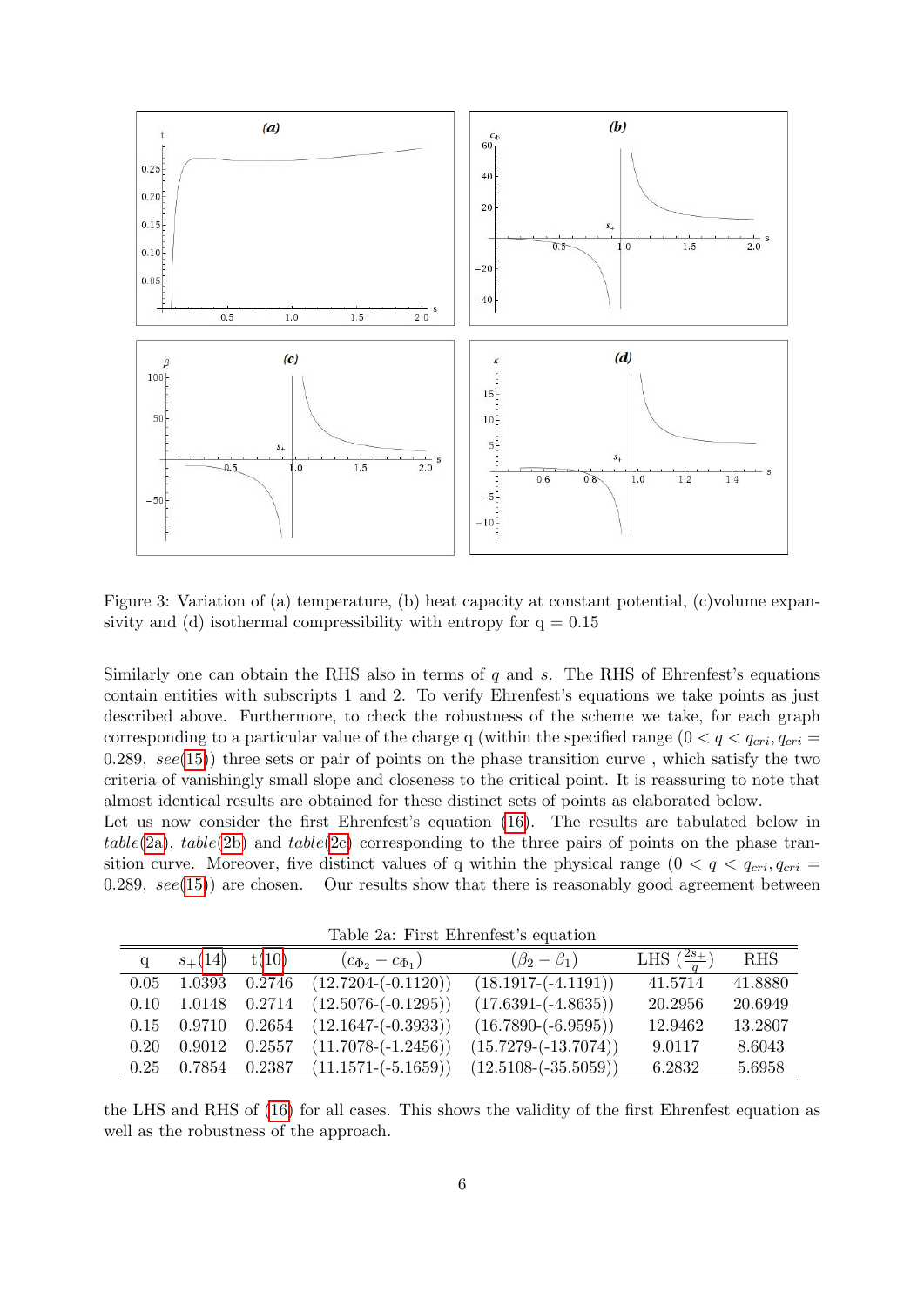Table 2b: First Ehrenfest's equation

| q    | $s_{+}(14)$     | t(10)  | $(c_{\Phi_2} - c_{\Phi_1})$      | $(\beta_2-\beta_1)$      | LHS $\left(\frac{2s_+}{a}\right)$ | <b>RHS</b> |
|------|-----------------|--------|----------------------------------|--------------------------|-----------------------------------|------------|
| 0.05 | 1.0393          | 0.2746 | $(12.5962 - (-0.1120))$          | $(16.8319 - (-4.1191))$  | 41.5714                           | 44.1750    |
| 0.10 | 1.0148          | 0.2714 | $(12.3990 - (-0.1295))$          | $(16.3792 - (-4.8635))$  | 20.2956                           | 21.7338    |
|      | $0.15$ $0.9710$ | 0.2654 | $(12.0804 - (-0.3933))$          | $(15.6765 - (-6.9595))$  | 12.9462                           | 13.8400    |
| 0.20 | 0.9012          |        | $0.2557$ $(11.6545 - (-1.2456))$ | $(14.7882 - (-13.7074))$ | 9.0117                            | 8.8514     |
| 0.25 | $\,0.7854\,$    |        | $0.2387$ $(11.1388-(-5.1659))$   | $(11.9732 - (-35.5059))$ | 6.2832                            | 5.7539     |

<span id="page-6-0"></span>Table 2c: First Ehrenfest's equation

|      | $s_{+}(14)$ | t(10)           | $(c_{\Phi_2} - c_{\Phi_1})$      | $(\beta_2 - \beta_1)$    | LHS $\left(\frac{2s_+}{a}\right)$ | <b>RHS</b> |
|------|-------------|-----------------|----------------------------------|--------------------------|-----------------------------------|------------|
| 0.05 | 1.0393      | 0.2746          | $(12.8692 - (-0.0536))$          | $(18.1917 - (-3.7638))$  | 41.5714                           | 42.8658    |
| 0.10 | 1.0148      | 0.2714          | $(12.6385 - (-0.0415))$          | $(17.6391 - (-4.5394))$  | 20.2956                           | 21.0686    |
| 0.15 | 0.9710      |                 | $0.2654$ $(12.2677 - (-0.4394))$ | $(16.7890 - (-6.9140))$  | 12.9462                           | 13.4643    |
| 0.20 | 0.9012      |                 | $0.2557$ $(11.7758-(-1.3032))$   | $(15.7279 - (-14.8388))$ | 9.0117                            | 8.3662     |
| 0.25 |             | $0.7854$ 0.2387 | $(11.1856-(-5.3691))$            | $(13.1106 - (-34.9738))$ | 6.2832                            | 5.7685     |

We now consider the second Ehrenfest relation [\(17\)](#page-4-1). Here we find that there is a mismatch between the LHS and RHS. This mismatch is measured by a new parameter called the Prigogine-Defay (PD) ratio,defined as [\[17\]](#page-12-0)

$$
\Pi = \frac{\Delta c_{\Phi} \Delta \kappa}{tq \left(\Delta \beta\right)^2} \tag{22}
$$

Our findings are enumerated in  $table(3a)$  $table(3a)$ ,  $table(3b)$  $table(3b)$  and  $table(3c)$  $table(3c)$  For second order phase transi-

|      | $\frac{1}{2}$ and $\frac{1}{2}$ are $\frac{1}{2}$ and $\frac{1}{2}$ and $\frac{1}{2}$ and $\frac{1}{2}$ and $\frac{1}{2}$ and $\frac{1}{2}$ and $\frac{1}{2}$ and $\frac{1}{2}$ and $\frac{1}{2}$ and $\frac{1}{2}$ and $\frac{1}{2}$ and $\frac{1}{2}$ and $\frac{1}{2}$ and $\frac{1}{2}$ a |                                    |                                                            |                                                             |        |  |  |
|------|-----------------------------------------------------------------------------------------------------------------------------------------------------------------------------------------------------------------------------------------------------------------------------------------------|------------------------------------|------------------------------------------------------------|-------------------------------------------------------------|--------|--|--|
| q    | <b>LHS</b>                                                                                                                                                                                                                                                                                    | $\Delta \kappa(\kappa_2-\kappa_1)$ | RHS (17) $\left(\frac{\Delta\beta}{\Delta\kappa}\right)^2$ | RHS(16) $\frac{1}{ta} \frac{\Delta c_{\Phi}}{\Delta \beta}$ | П      |  |  |
| 0.05 | 41.5714                                                                                                                                                                                                                                                                                       | $(13.7885 - 9.3295)$               | 5.0036                                                     | 41.8880                                                     | 8.3716 |  |  |
| 0.10 | 20.2956                                                                                                                                                                                                                                                                                       | $(7.5093 - 3.1940)$                | 5.2145                                                     | 20.6949                                                     | 3.9687 |  |  |
| 0.15 | 12.9462                                                                                                                                                                                                                                                                                       | $(5.6105 - 0.5946)$                | 4.7347                                                     | 13.2807                                                     | 2.8049 |  |  |
| 0.20 | 9.0117                                                                                                                                                                                                                                                                                        | $(4.7422 - (-2.0212))$             | 4.3522                                                     | 8.6043                                                      | 1.9770 |  |  |
| 0.25 | 6.2832                                                                                                                                                                                                                                                                                        | $(4.2400 - (-8.4715))$             | 3.7774                                                     | 5.6958                                                      | 1.5078 |  |  |

Table 3a: Second Ehrenfest's equation and PD ratio (Π)

tion the PD ratio is 1. For a PD ratio 2-5 the phase transition is called glassy [\[18\]](#page-12-1). We considered five trial values for q and obtained different values for the PD ratio. The phase transition is glassy for a particular range of q. The PD ratio decreases with q and the limiting value (for  $q = q_{cri}$ ) is  $> 1$ , i.e. the phase transition is never second order (see fig[4,](#page-8-0) which corresponds to the values given in table 3a). Once again we find self consistent results for all pairs of points. The phase transition is glassy within the appropriate range( $0.1 \le q \le 0.2$ ).

### 4 Study of thermodynamics using state space geometry

An alternative way to study thermodynamics is using the state space geometry [\[7\]](#page-11-6)-[\[16\]](#page-11-9). In this section we will study the nature of the corresponding scalar curvature and interpret the obtained result. The metric as defined by Ruppeiner [\[7,](#page-11-6) [16\]](#page-11-9) is given by,

$$
g_{ij} = -\frac{\partial^2 s(x)}{\partial x^i \partial x^j} \tag{23}
$$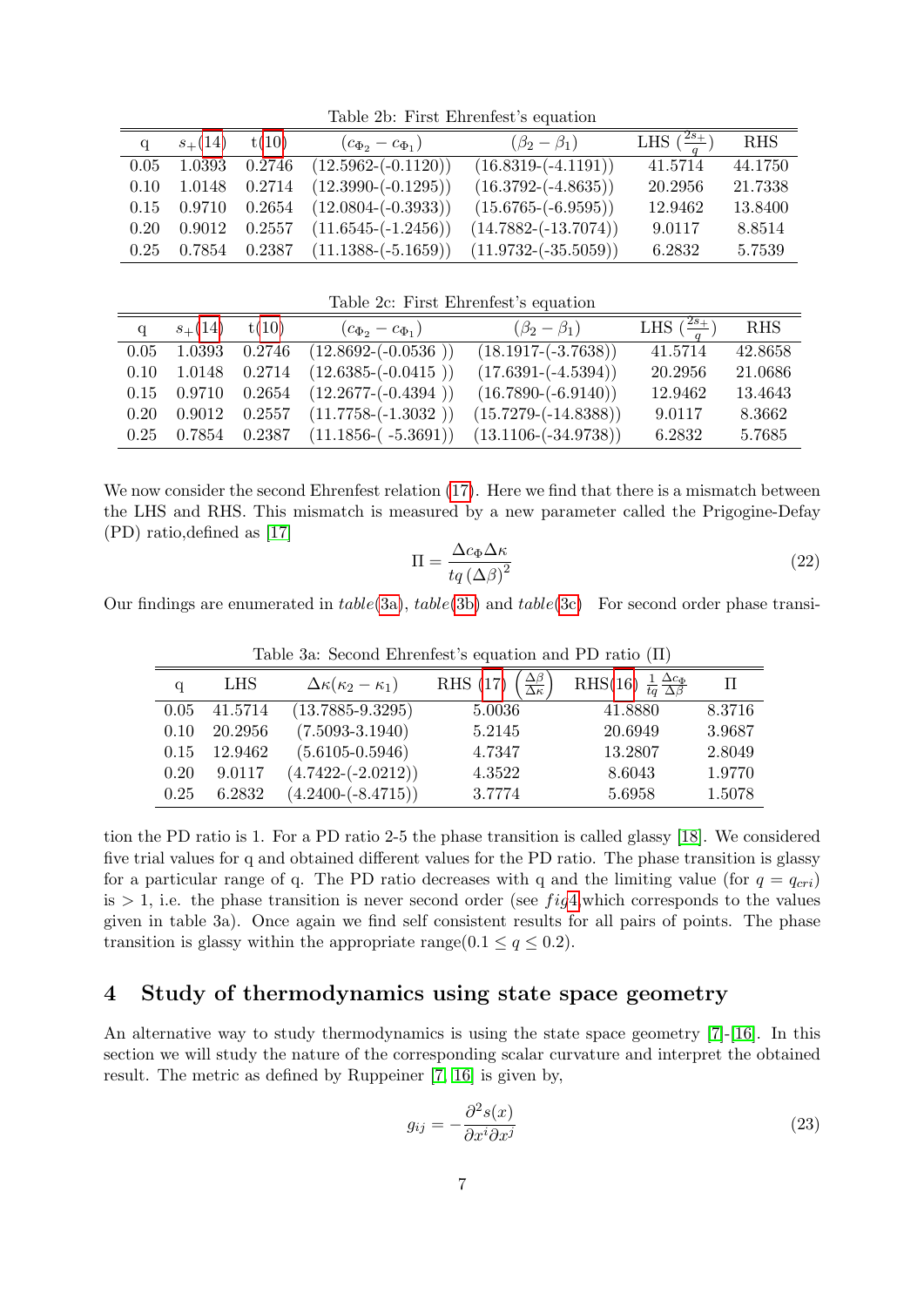Table 3b: Second Ehrenfest's equation and PD ratio (Π)

| q    | <b>LHS</b> | $\Delta \kappa(\kappa_2-\kappa_1)$ | $\frac{\Delta \beta}{\Delta \kappa}$<br><b>RHS</b> (17) | RHS(16) $\frac{1}{ta} \frac{\Delta c_{\Phi}}{\Delta \beta}$ | TI.    |
|------|------------|------------------------------------|---------------------------------------------------------|-------------------------------------------------------------|--------|
| 0.05 | 41.5714    | $(13.9648 - 9.3295)$               | 4.5199                                                  | 44.1750                                                     | 9.7735 |
| 0.10 | 20.2956    | $(7.5183 - 3.1940)$                | 4.9124                                                  | 21.7338                                                     | 4.4243 |
| 0.15 | 12.9462    | $(5.5480 - 0.5946)$                | 4.5698                                                  | 13.8440                                                     | 3.0286 |
| 0.20 | 9.0117     | $(4.6461 - (-2.0212))$             | 4.2740                                                  | 8.8514                                                      | 2.0710 |
| 0.25 | 6.2832     | $(4.1327 - (-8.4715))$             | 3.7670                                                  | 5.7539                                                      | 1.5275 |

Table 3c: Second Ehrenfest's equation and PD ratio (Π)

| a    | <b>LHS</b> | $\Delta \kappa(\kappa_2-\kappa_1)$ | $\frac{\Delta\beta}{\Delta\kappa}$<br>RHS (17) | RHS(16) $\frac{1}{tq} \frac{\Delta c_{\Phi}}{\Delta \beta}$ | $\mathbf \Pi$ |
|------|------------|------------------------------------|------------------------------------------------|-------------------------------------------------------------|---------------|
| 0.05 | 41.5714    | $(13.6277 - 9.3362)$               | 5.1159                                         | 42.8658                                                     | 8.3789        |
| 0.10 | 20.2956    | $(7.5318 - 3.1314)$                | 5.0400                                         | 21.0686                                                     | 4.1802        |
| 0.15 | 12.9462    | $(5.7102 - 0.5086)$                | 4.5569                                         | 13.4643                                                     | 2.9547        |
| 0.20 | 9.0117     | $(4.8740 - (-2.2071))$             | 4.3167                                         | 8.3662                                                      | 1.9381        |
| 0.25 | 6.2832     | $(4.3772 - (-8.9680))$             | 3.6031                                         | 5.7685                                                      | 1.6010        |

where  $x^i$ -s are the extensive variables of the system. It is convenient to work with the Weinhold metric  $(g_{ij}^W)$  [\[13\]](#page-11-11) defined as

$$
g_{ij}^W = \frac{\partial^2 m(x)}{\partial x^i \partial x^j} \tag{24}
$$

The line elements in Ruppeiner geometry and the Weinhold geometry are conformally related by [\[14,](#page-11-12) [15\]](#page-11-13)

$$
dS_R^2 = \frac{1}{t} dS_W^2 \tag{25}
$$

To evaluate the Weinhold metric we will consider  $x^1 = s$  and  $x^2 = q$ . One can easily evaluate the Weinhold metric using  $(9)$ . Divide this by  $t(10)$  $t(10)$  to get the Ruppeiner metric

$$
g_{ss} = \frac{1}{2s} \frac{\left(3\pi^2 q^2 - \pi s + 3s^2\right)}{\left(-\pi^2 q^2 + \pi s + 3s^2\right)}
$$
  
\n
$$
g_{sq} = -\frac{2\pi^2 q}{\left(-\pi^2 q^2 + \pi s + 3s^2\right)} = g_{qs}
$$
  
\n
$$
g_{qq} = \frac{4\pi^2 s}{\left(-\pi^2 q^2 + \pi s + 3s^2\right)}
$$
\n(26)

Observe that all the metric components have an identical denominator which is, furthermore, same as the denominator appearing in the heat capacity [\(12\)](#page-2-1). The determinant of the above metric is given by

$$
g = 2\pi^2 \frac{\left(\pi^2 q^2 - \pi s + 3s^2\right)}{\left(-\pi^2 q^2 + \pi s + 3s^2\right)^2}
$$
\n(27)

The resulting scalar curvature in terms of  $q$  and  $s$  follows after some algebra,

$$
R = -9s \frac{\left(\pi^2 q^2 - \pi s + s^2\right) \left(\pi^2 q^2 + 3s^2\right)}{\left(-\pi^2 q^2 + \pi s + 3s^2\right) \left(\pi^2 q^2 - \pi s + 3s^2\right)^2}
$$
\n(28)

Here we have set the Boltzman constant  $(k_B)$  to 1. If it is set equals to  $\frac{1}{\pi}$  the expression for the scalar curvature reproduces that obtained in [\[10\]](#page-11-10). The first part of this denominator also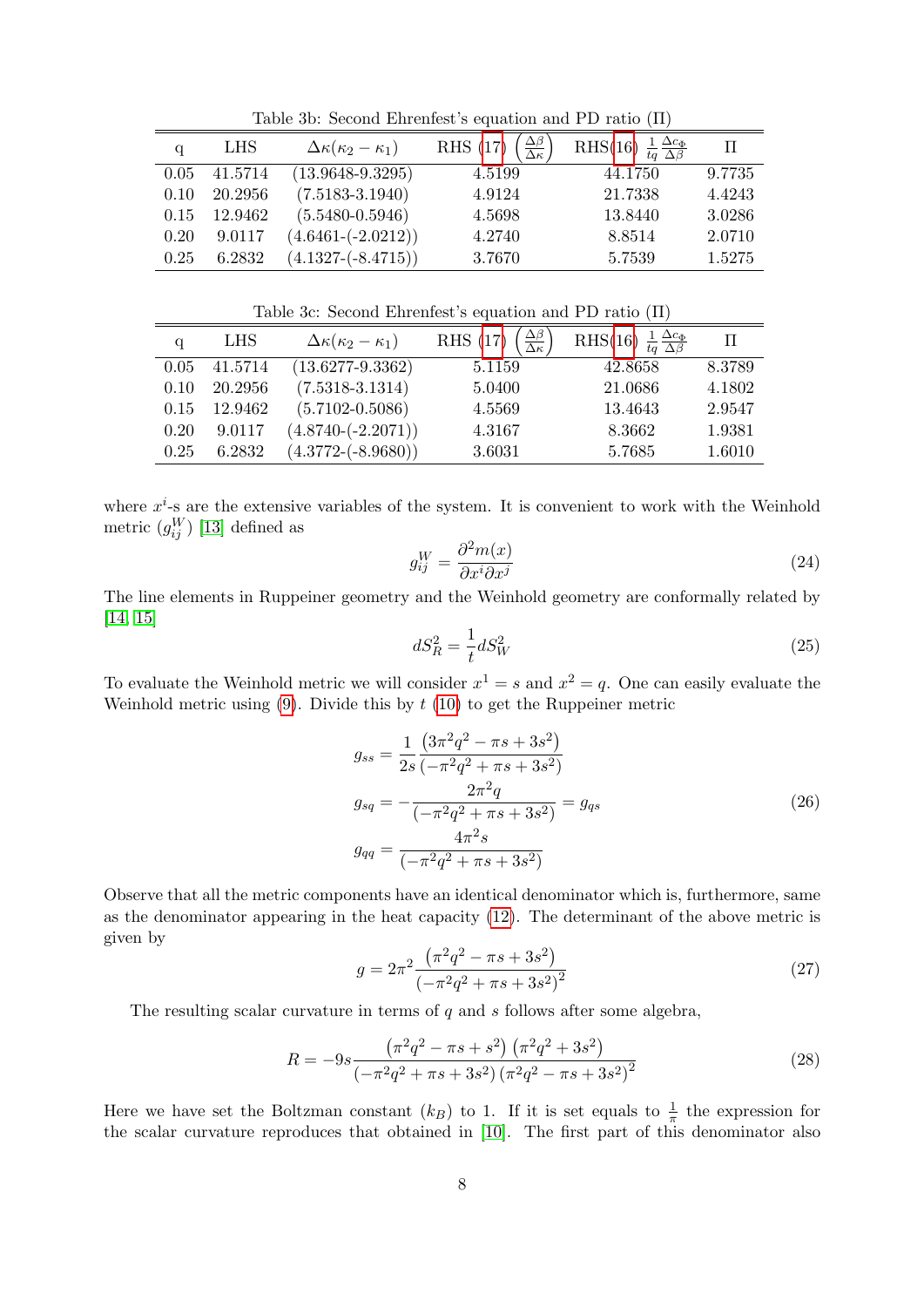

<span id="page-8-0"></span>Figure 4: change of PD ratio with q

appears in the expression of the temperature [\(10\)](#page-2-1) but we cannot put it equal to zero due to the nonextremal condition [\(13\)](#page-2-2). The second part is identical with the denominator of the heat capacity [\(12\)](#page-2-1). Hence the curvature will diverge exactly at those points at which the heat capacity diverges  $(fig.5)$  $(fig.5)$ .



<span id="page-8-1"></span>Figure 5: Ruppeiner curvature as a function of entropy. The divergence is exactly at the same point  $(s_+)$  where  $c_{\Phi}$  diverges.

#### 5 Discussion

We have obtained different thermodynamic entities like temperature, potential and heat capacity at constant potential for a RN AdS black hole from the first law of black hole thermodynamics. The heat capacity shows a smeared discontinuity at some values of the entropy [\(14\)](#page-2-3) which we interpret as a signature of phase transition. Since this critical entropy cannot be a complex quantity, it also predicts an upper bound for the charge [\(15\)](#page-3-1) beyond which the analysis becomes unphysical and hence is ignored. From the smoothness of entropy temperature curve  $(fig. 2)$  $(fig. 2)$  one can easily guess that the phase transition is not first order. We further study the type of this phase transition using Ehrenfest's equations. The first Ehrenfest's equation [\(2a\)](#page-2-4) is well satisfied. The LHS and RHS of the second Ehrenfest equation do not match so finely. Consequently a standard second order phase transition is also ruled out.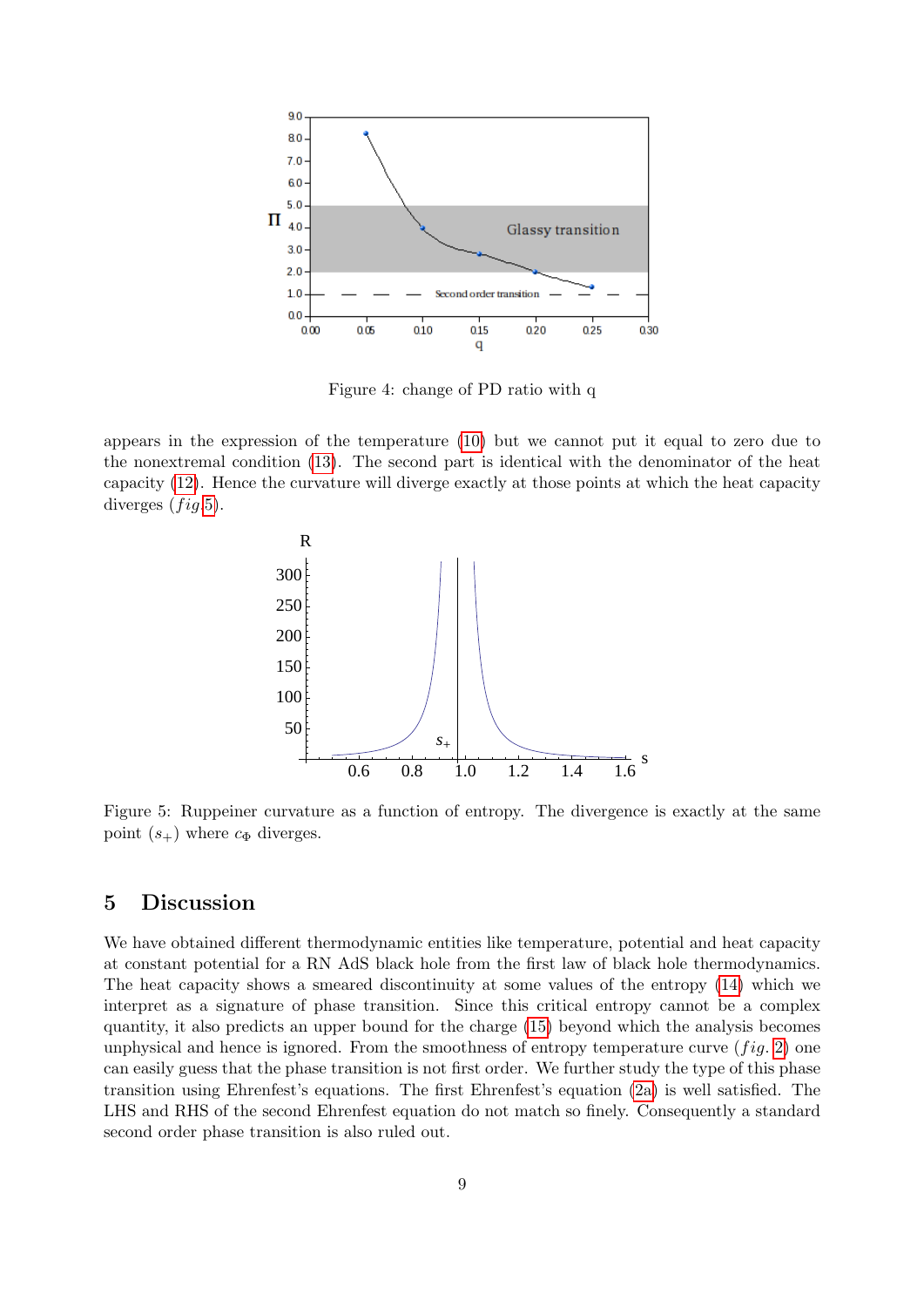However we recall that there is another type, the so called glassy phase transition [\[18\]](#page-12-1). This is a dynamical freezing transition that occures when a liquid is supercooled. It behaves as a smeared second order phase transition where the first Ehrenfest's equation is always satisfied while the second is not. The Prigogine-Defay (PD) ratio that measures the deviation from the second Ehrenfest's equation lies in the range 2 to 5 [\[19,](#page-12-2) [20\]](#page-12-3). We consider different trial values for the charge and obtain different PD ratios. The ratio decreases with increasing charge  $(f i q4)$  $(f i q4)$ eventually termainating at a value  $> 1$ . The values of the ratio show that for an intermediate range of charge the transition is glassy (PD ratio 2-5) but it is never a second order transition.

While applying Ehrenfest's scheme for glassy type transitions as found here, one must be careful about choosing the values of heat capacity, volume expansivity or isothermal compressibility for the two phases since these variables make smeared jumps. Inspired by the approach in glassy transitions [\[19,](#page-12-2) [20\]](#page-12-3),we have attempted to interpret the Ehrenfest scheme in the present context. We avoid the smeared zone and, for numerical computation, consider those sets of points that have a vanishingly small slope on the phase transition curve and are close to the critical point. To check the robustness of our approximation, we have taken three distinct pairs of points satisfying this criteria. For all five values of the charge (q) in the allowed range we obtain self consistent results for both Ehrenfest's relations. Our conclusion is that, while the first relation [\(16\)](#page-4-1) always holds, the second one [\(17\)](#page-4-1) is violated. The violation is such that the phase transition is glassy with the allowed PD ratio(2-5) for values of q satisfying  $0.1 \le q \le 0.2$ . The phase transition is neither first order nor second order.

We have also studied aspects of phase transition using methods of state space geometry developed in [\[7\]](#page-11-6). We find that both the scalar curvature and the heat capacity have a common denominator and hence diverge at identical points. This shows that a divergence in the scalar curvature corresponds to a discontinuity in the heat capacity thereby suggesting the occurrence of a phase transition. Furthermore there is another term in the denominator of the scalar curvature which one might expect to be a possible source of divergence, but a careful inspection shows that the same expression arises in the expression for the temperature [\(10\)](#page-2-1) and hence according to the third law of thermodynamics we cannot put it equal to zero. Thus from the nature of Ruppeiner curvature we can easily distinguish the critical points and get information about the occurance of phase transition.

#### Appendix A

Here we provide a short derivation for the volume expansivity  $(\beta)$  and isothermal compressibility  $(\kappa)$  appearing in [\(18\)](#page-4-3).

We have the expression for t in terms of s and  $q(10)$  $q(10)$ . With the help of [\(11\)](#page-2-1) we can write t as a function of  $\Phi$  and q.

<span id="page-9-1"></span>
$$
t(\Phi, q) = \frac{1}{4\pi} \left( \frac{\Phi}{q} - \frac{\Phi^3}{q^2} + 3\frac{q}{\Phi} \right)
$$
 (29)

Taking a partial derivative and using [\(11\)](#page-2-1), we get

<span id="page-9-0"></span>
$$
\left(\frac{\partial t}{\partial q}\right)_{\Phi} = \frac{1}{4\pi} \left( -\frac{1}{q} \sqrt{\frac{\pi}{s}} + q \left(\frac{\pi}{s}\right)^{3/2} + \frac{3}{q} \sqrt{\frac{s}{\pi}} \right) \tag{30}
$$

which directly gives

$$
\beta = \frac{1}{q} \left( \frac{\partial q}{\partial t} \right)_{\Phi} = \frac{4\pi^3 / 2s^3 / 2}{\pi^2 q^2 - \pi s + 3s^2} \tag{31}
$$

One can obtain an expression for  $\kappa$  also in a similar way. To get  $\kappa$  we will use a well known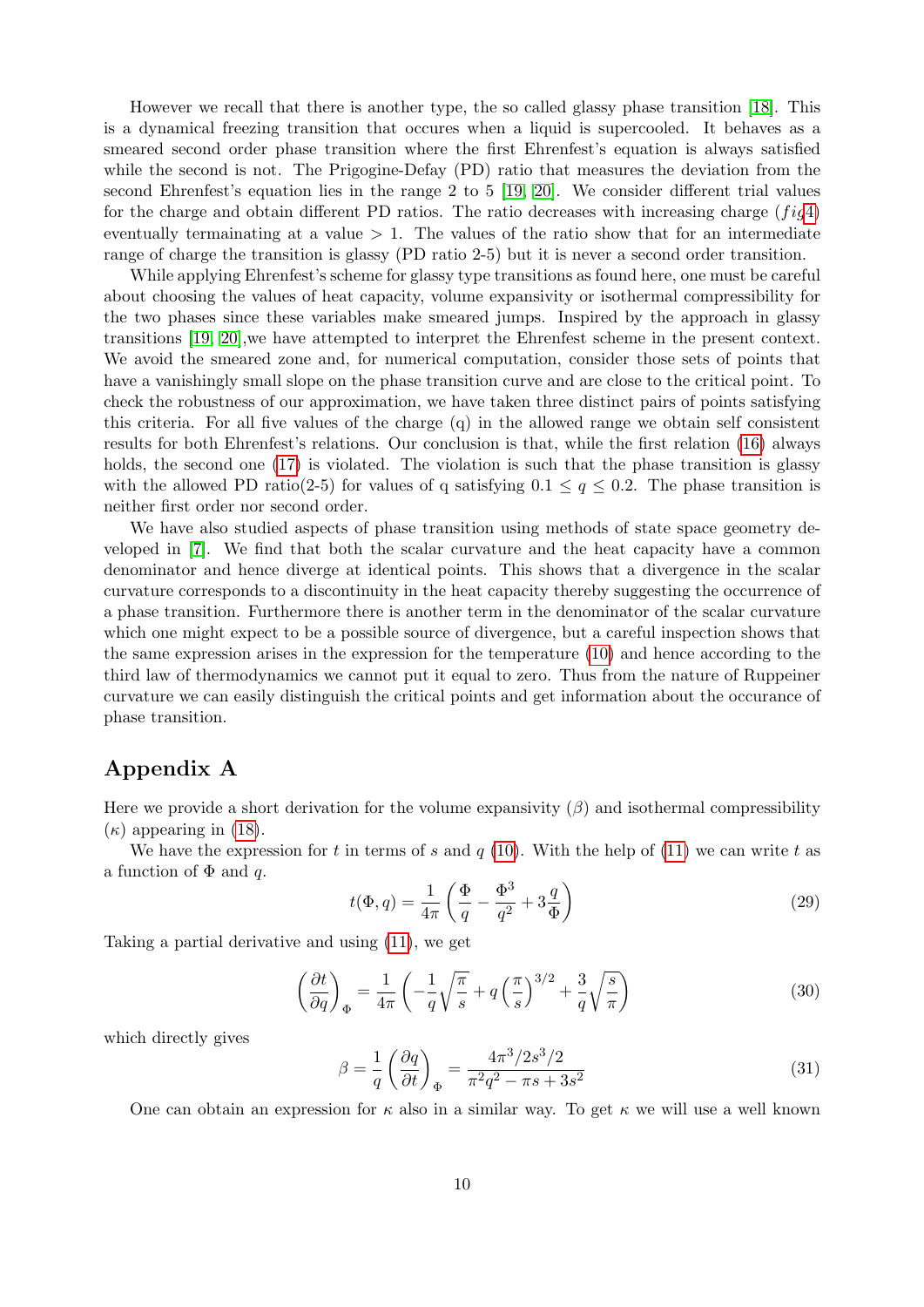formula

<span id="page-10-0"></span>
$$
\left(\frac{\partial t}{\partial \Phi}\right)_q \left(\frac{\partial \Phi}{\partial q}\right)_t \left(\frac{\partial q}{\partial t}\right)_{\Phi} = -1
$$
\n
$$
\Rightarrow \left(\frac{\partial \Phi}{\partial q}\right)_t = -\frac{\left(\frac{\partial t}{\partial q}\right)_{\Phi}}{\left(\frac{\partial t}{\partial \Phi}\right)_q} \tag{32}
$$

This relationship enables us to evaluate  $\left(\frac{\partial \Phi}{\partial q}\right)_t$  in terms of  $\left(\frac{\partial q}{\partial t}\right)_{\Phi}$  and  $\left(\frac{\partial t}{\partial \Phi}\right)_{\Phi}$  $\frac{\partial t}{\partial \Phi}\big)_q$ . The first one is already derived [\(30\)](#page-9-0). The other term is given by (using [\(29\)](#page-9-1) and [\(11\)](#page-2-1))

<span id="page-10-1"></span>
$$
\left(\frac{\partial t}{\partial \Phi}\right)_q = \frac{1}{4\pi} \left(\frac{1}{q} - \frac{3\pi q}{s} - \frac{3s}{\pi q}\right)
$$
\n(33)

Combining  $(32),(30)$  $(32),(30)$  $(32),(30)$  and  $(33)$  we finally obtain

$$
\kappa = -\frac{1}{q} \left( \frac{\partial q}{\partial \Phi} \right)_t = \frac{\sqrt{s}}{q\sqrt{\pi}} \frac{3\pi^2 q^2 - \pi s + 3s^2}{\pi^2 q^2 - \pi s + 3s^2}
$$
(34)

### Appendix B

Here a brief derivation of [\(19\)](#page-4-2) and [\(20\)](#page-4-2) is given.

Using [\(10\)](#page-2-1) and [\(11\)](#page-2-1) we can easily express t as a function of  $\Phi$  and s or  $\Phi$  and q.

$$
t(\Phi, s) = \frac{1}{4\pi^{3/2}s^{3/2}} \left( -\pi \Phi^2 s + \pi s + 3s^2 \right)
$$
 (35)

$$
t(\Phi, q) = \frac{1}{4\pi} \left( -\frac{\Phi^3}{q} + \frac{\Phi}{q} + \frac{3q}{\Phi} \right) \tag{36}
$$

From the above two expressions one can easily obtain

$$
\left(\frac{\partial t}{\partial \Phi}\right)_s = -\frac{1}{2s} \Phi \sqrt{\frac{s}{\pi}} = -\frac{q}{2s} \tag{37}
$$

$$
\left(\frac{\partial t}{\partial \Phi}\right)_q = \frac{1}{4\pi} \left(\frac{1}{q} - \frac{3\pi q}{s} - \frac{3s}{\pi q}\right) = -\frac{3\pi^2 q^2 - \pi s + 3s^2}{4\pi^2 qs} \tag{38}
$$

which yield [\(19\)](#page-4-2) and [\(20\)](#page-4-2), respectively, on inversion.

## Appendix C

Here we show the equivalence of the LHS of the Ehrenfest's equations [\(16\)](#page-4-1) and [\(17\)](#page-4-1) evaluated at  $s_{+}$ .

By definition the heat capacity diverges at  $s = s_{+}$ . Hence from [\(12\)](#page-2-1) we can write

$$
q^2 \pi^2 - \pi s_+ + 3s_+^2 = 0 \Rightarrow \pi s_+ - 3s_+^2 = q^2 \pi^2 \tag{39}
$$

When we put this value of  $\pi s_+ - 3s_+^2$  in the RHS of [\(20\)](#page-4-2), it readily gives

$$
-\frac{4\pi^2qs_+}{3\pi^2q^2 - \pi s_+ + 3s_+^2} = -\frac{4\pi^2qs_+}{2\pi^2q^2} = -\frac{2s_+}{q} \tag{40}
$$

leading to [\(21\)](#page-4-4).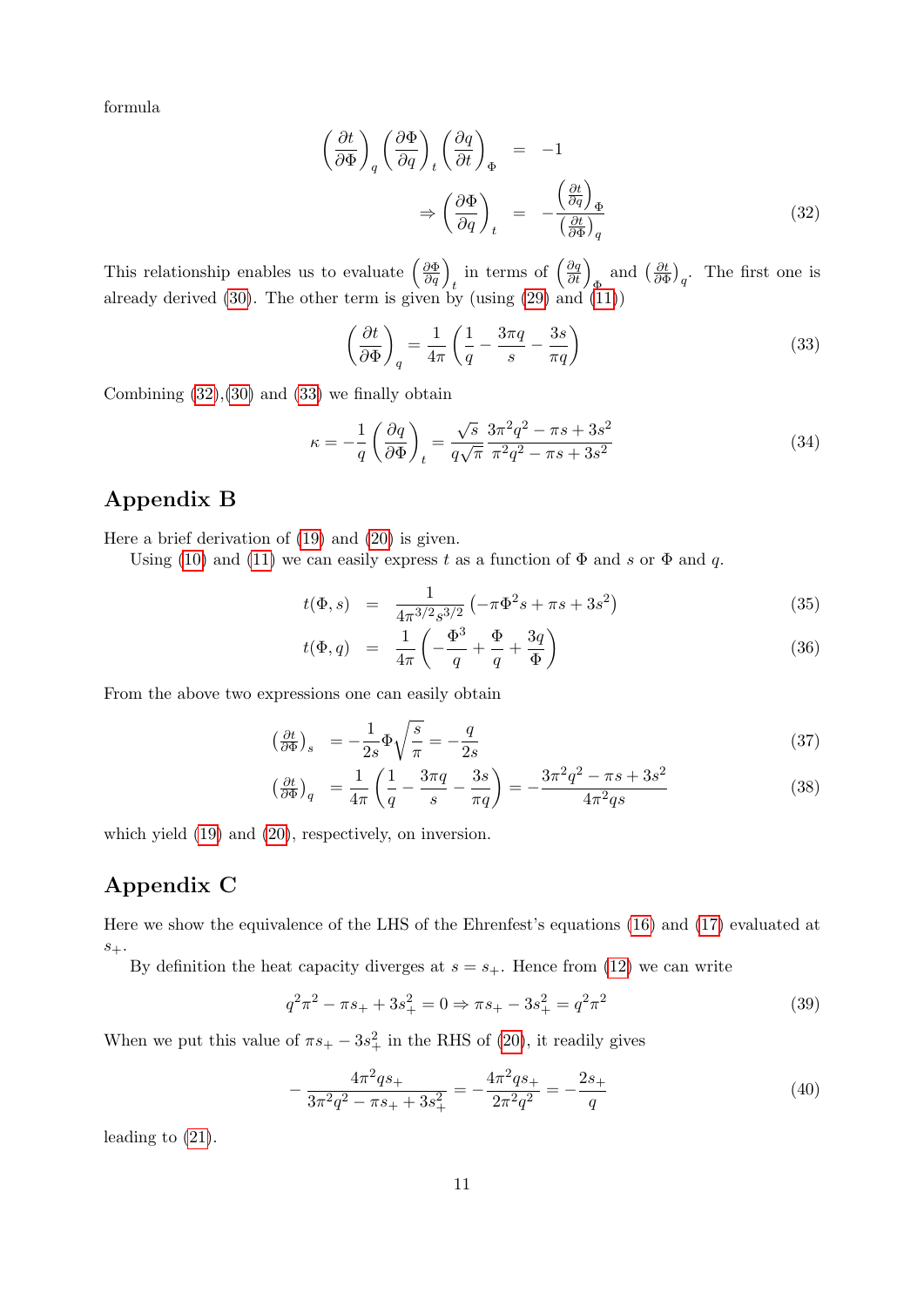#### Acknowledgement

S. Ghosh and D. Roychowdhury like to thank Council for Scientific and Industrial Research (C.S.I.R.), India for financial support.

#### References

- <span id="page-11-0"></span>[1] P. C. W. Davies,"The Thermodynamic Theory of Black Holes", Proc. Roy. Soc. A 353, 499 (1977).
- <span id="page-11-1"></span>[2] Diego Pavón, "Phase transition in Reissner-nordström black holes", *Phys. Rev.*  $\bf{D}$  43, 2495 (1990).
- <span id="page-11-2"></span>[3] S. W. Hawking and Don N. Page, "Thermodynamics of black hole in Anti-de Sitter space", Commun. Math. phys. 87 577 (1983).
- <span id="page-11-3"></span>[4] Claudia S. Peca, José P. S. Lemos, "Thermodynamics of Reissner-nordström- Anti-de Sitter black holes in the grand cannonical ensemble", Phys. Rev.D 59, 124007 (1999).
- <span id="page-11-4"></span>[5] Rabin Banerjee, Sujoy Kumar Modak, Saurav Samanta, "Glassy Phase Transition and Stability in Black Holes", [arXiv:1002.0466](http://arxiv.org/abs/1002.0466) ,(To appear in European Physical Journal C)
- <span id="page-11-5"></span>[6] Rabin Banerjee, Sujoy Kumar Modak, Saurav Samanta, "A New Phase Transition and Thermodynamic Geometry of Kerr-AdS Black Hole", [arXiv:1005.4832](http://arxiv.org/abs/1005.4832) .
- <span id="page-11-6"></span>[7] George Ruppeiner, "Thermodynamics: A Reimannian geometric model",Phys. Rev. A 20, 1608 (1979)
- <span id="page-11-7"></span>[8] Mijat Mijatović, Valentina Veselinović, Kostadin Trenevski, "Differential geometry of equilibrium thermodynamics",Phys. Rev. A 35, 1863 (1987).
- <span id="page-11-8"></span>[9] Behrouz Mirza and Mohammad Zamanin,"Ruppeiner geometry of RN black holes: flat or curved?", JHEP 06, (2007) 059
- <span id="page-11-10"></span>[10] Jan E. Aman, Ingemar Bengtsson and Narit Pidokrajt, "Geometry of Black Hole Thermodynamics", Gen. Rel. Grav. 35, 1733 (2003)
- [11] George Ruppeiner, "Thermodynamic curvature and phase transitions in Kerr-Newman black holes", *Phys. Rev.* **D 78**, 024016 (2008)
- [12] Anurag Sahay, Tapobrata Sarkar, Gautam Sengupta, "On the Thermodynamic Geometry and Critical Phenomena of AdS Black Holes",JHEP 07,(2010) 082 [\[arXiv:1004.1625v](http://arxiv.org/abs/1004.1625)2]
- <span id="page-11-11"></span>[13] F. Weinhold, "Metric geometry of equilibrium thermodynamics", J. Chem. Phys. 63, 2479 (1975)
- <span id="page-11-12"></span>[14] R. Mrugala, "On equivalence of two metrics in classical thermodynamics", Physica A: Statistical and Theoretical Physics 125, 631-639, (1984)
- <span id="page-11-13"></span>[15] P. Salamon, J. Nulton, and E. Ihrig, "On the relation between entropy and energy versions of thermodynamic length", J. Chem. Phys. 80, 436 (1976)
- <span id="page-11-9"></span>[16] George Ruppeiner, "Riemannian geometry in thermodynamic fluctuation theory", Rev. Mod. Phys. 67, 605 (1995)